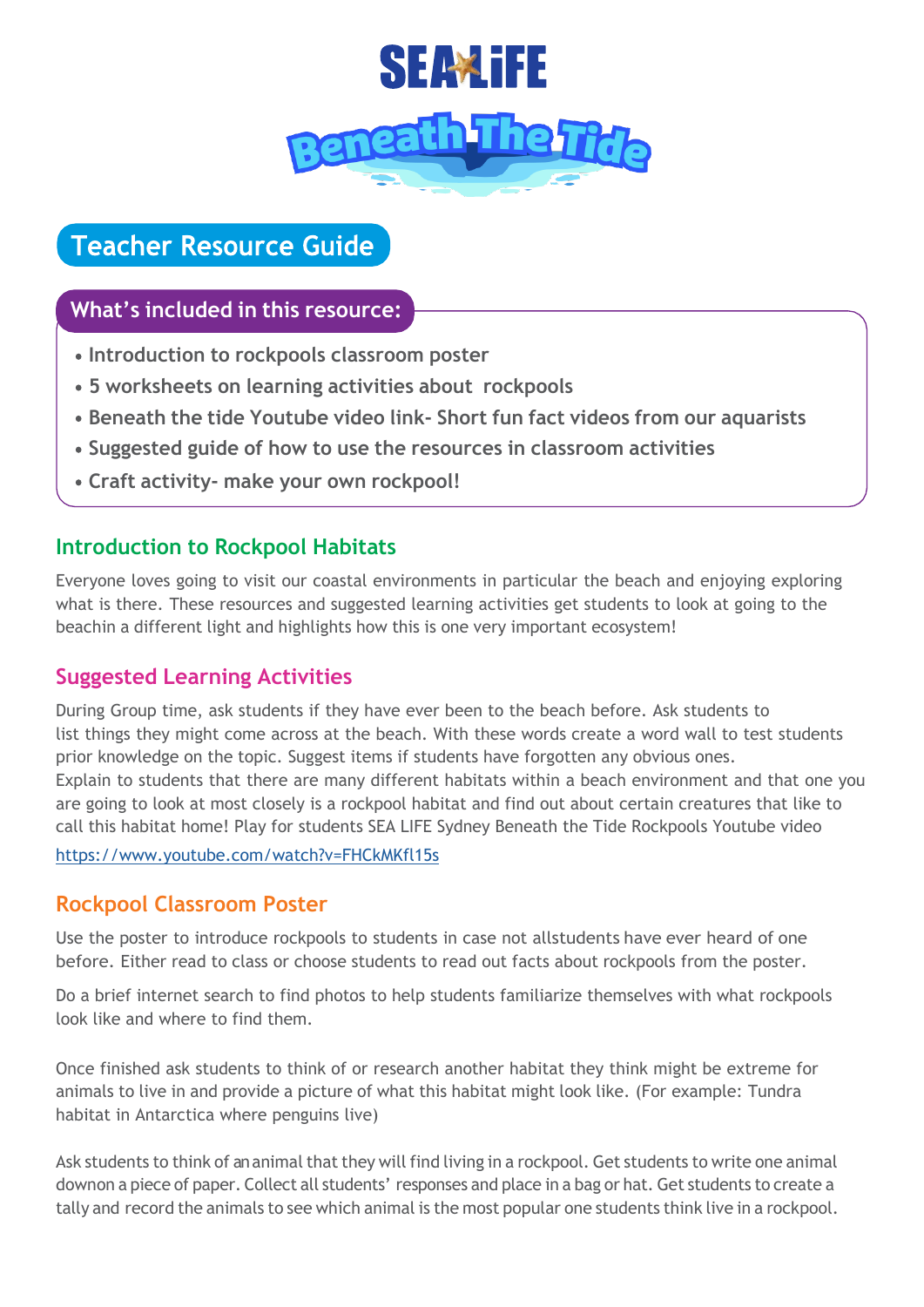

#### **Sea Stars**

Sea stars are one of the most common marine animals found living in a rockpool. It will be interesting to see if this was the most popular one thought in the student tally too!

Sea stars are such fascinating creatures that have learned to adapt extremely well to their ever-changing environment. Use the suggested activities and worksheet to get your students learning about them too!

# **Suggested Learning Activities**

Have a group class discussion to see what students already know about Sea Stars. Ask students if they have seen one before- in a rockpool or in an aquarium! Ask students to describe what a Sea Star looks like.

Create a word wall with the words the students have used to describe the Sea Stars.

Show students a picture of a Sea Star to see if what they thought matched to what they can see.

Ask Students to write a sentence describing the Sea Star to a friend who is blind and can't see what they look like. Ask students to be very clear in their description.

Get students to watch the Sea Star Fun Facts YouTube video on SEA LIFE Sydney's channel. <https://www.youtube.com/watch?v=-ULctcL6QWw>

After watching the video students are to complete Beneath the Tide Sea Stars Worksheet!

# **Research**

Ask students to research and find out 3 more features about Sea Stars that help them to survive living in a rockpool coastal environment.

# **Sea Urchins**

Sea Urchins are another fantastic creature to learn about and are closely related to Sea Stars. They too belong to the Echinoderms family. This is because they are extremely spikey and have a bony skeleton.

# **Suggested Learning Activity**

Hand out a piece of paper to students and get them to draw what they think a sea urchin looks like.

Get students to write describing words around their picture about what it would feel like to touch a sea urchin.

Play for students the SEA LIFE Sydney Beneath the tide Sea Urchin Youtube video <https://www.youtube.com/watch?v=DDqic9FU3Hw>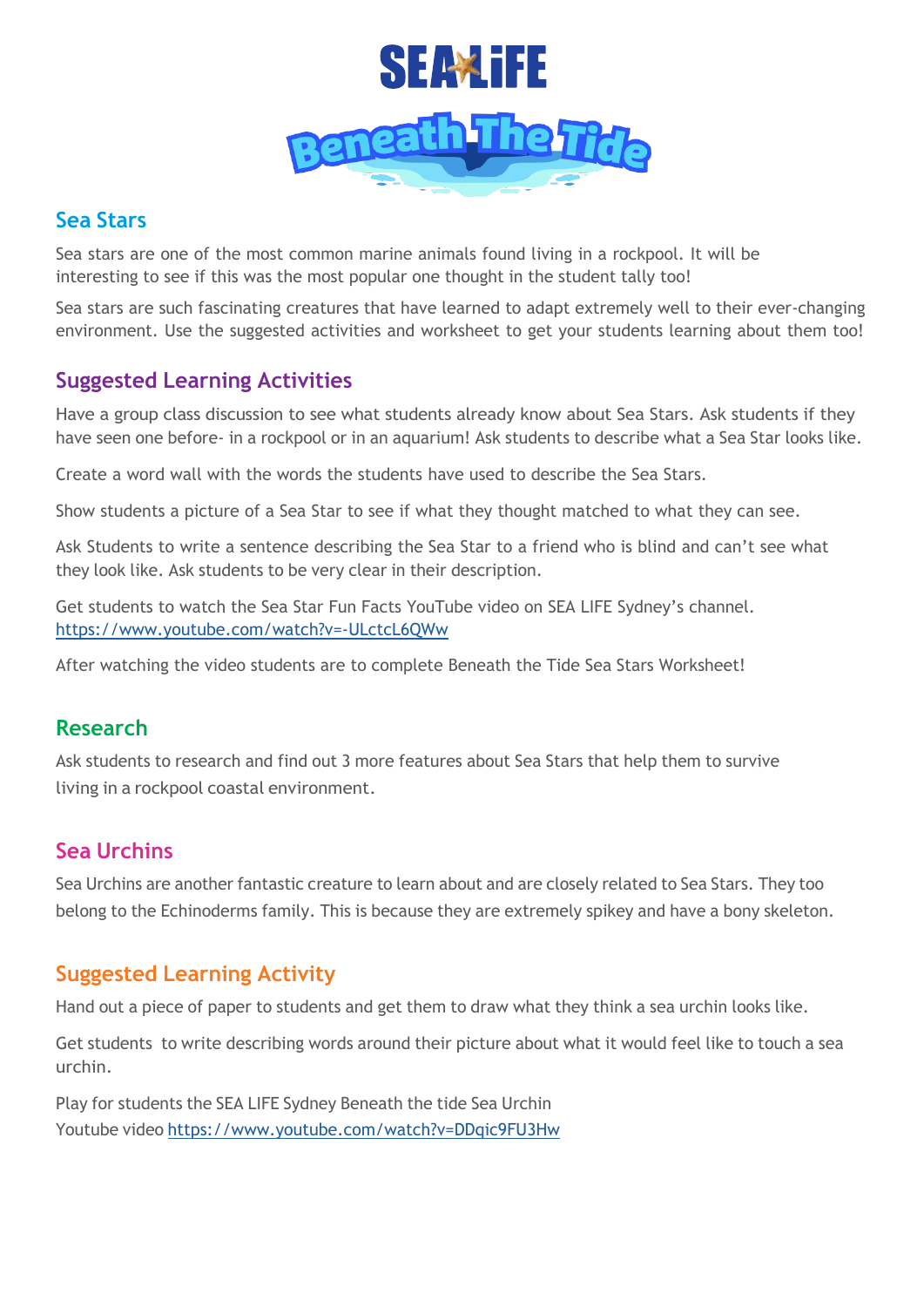

# **Research**

Ask students to find out some more facts about sea urchins. Get students to complete the Sea Urchin Beneath the Tide Worksheet.

# **Epaulette Sharks**

Did you know sharks are fish? Epaulette Sharks are a fantastic species to investigate because they are bottomdwellers, which means they live and eat things from the ocean floor!

# **Suggested Learning Activities**

Ask students to list as many different species of sharks as they can. See if any student mentions the Epaulette shark and ask if students can describe what this type of shark might look like.

Play for students the SEA LIFE Sydney Beneath the Tide Epaulette Shark Youtube video <https://www.youtube.com/watch?v=n0pEcJNz0YM>

Ask students if the shark in the video matched what they thought the shark would look like?

Get students to recount some of the adaptations from the video Maddie the aquarist mentioned about the Epaulette shark.

One of the adaptations is that the shark can use their tiny fins to walk on land/rockpools to find new water when the tides are low. Bring in some swim flippers into the classroom and get students to have a turn at trying to walk/crawl across the classroom as flippers on their hands as if they were a Epaulette shark.

Students are to complete the Beneath the Tide Epaulette Shark Worksheet.